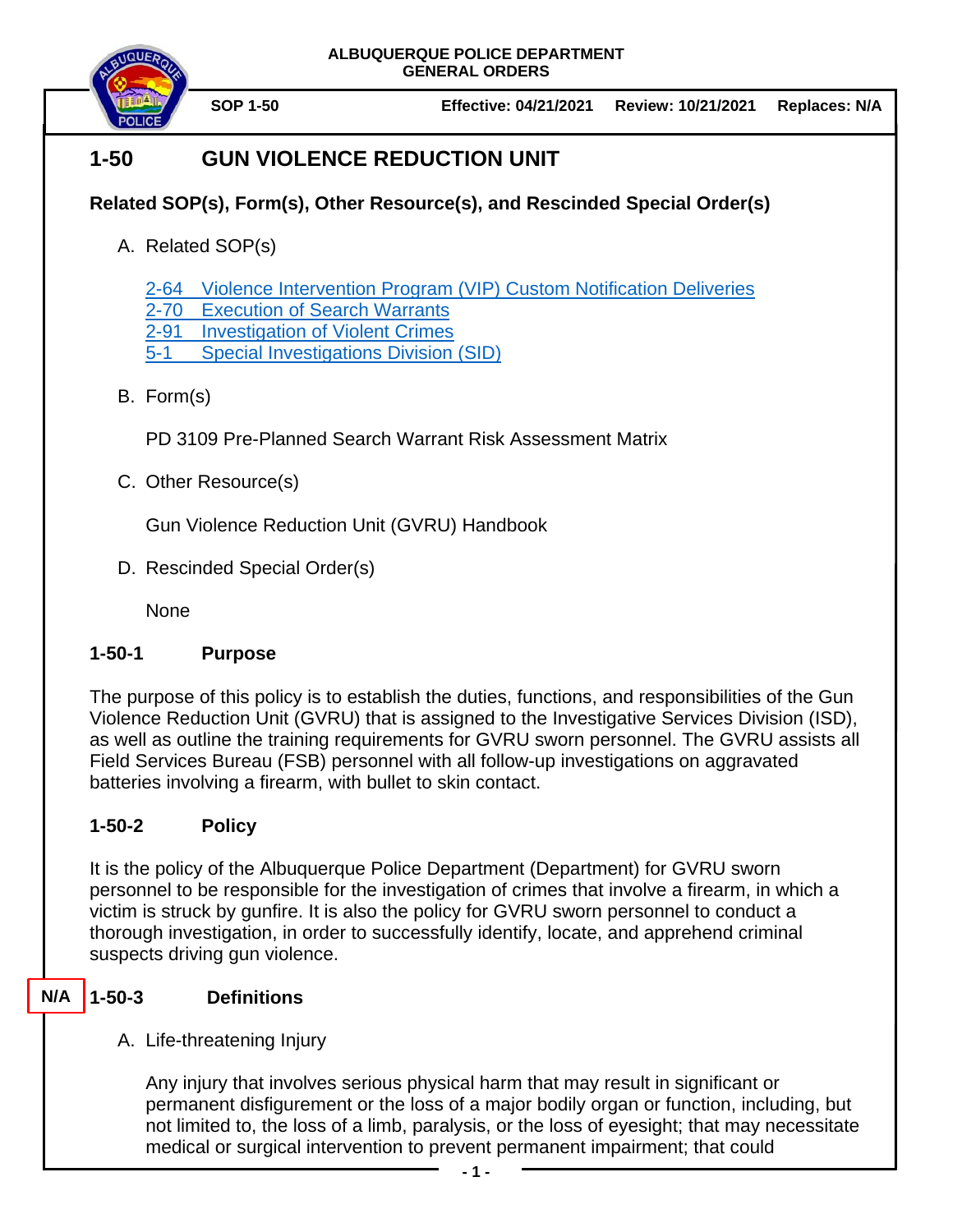#### **ALBUQUERQUE POLICE DEPARTMENT GENERAL ORDERS**



**SOP 1-50 Effective: 04/21/2021 Review: 10/21/2021 Replaces: N/A**

potentially cause a significant reduction in the quality of life; or that has the likelihood of causing death.

B. Serious Crimes Call-Out

A serious crimes call-out is generated when an individual sustains a life-threatening injury.

#### **1-50-4 Rules, Responsibilities, and Procedures 7**

#### A. Investigations

- 1. GVRU sworn personnel shall:
	- a. Investigate all aggravated batteries involving a firearm, with bullet to skin contact, except for:
		- i. Homicides;
		- ii. Shootings completed in the commission of a robbery; and
		- iii. Shootings involving domestic violence;
	- b. Investigate all shootings in which an individual accidentally shot themselves;
	- c. Conduct investigations with the purpose of successfully apprehending individuals who engage in gun violence. These individuals are identified as drivers of gun violence in the City of Albuquerque through open source information, data gathered by the Department, and law enforcement databases. Investigations shall be determined by:
		- i. Self-initiated investigations;
		- ii. Surveillance;
		- iii. Utilization of confidential informants;
		- iv. Department units; and
		- v. Outside agencies.
	- d. Work closely with the District Attorney's Office (DA) to assist with investigations of criminal suspects identified by DA Special Agents; and
	- e. Confer with Violence Intervention Program (VIP) personnel on investigations regarding individuals who may benefit from a VIP Custom Notification (VIP CN), consistent with SOP Violence Intervention Program (VIP) Custom Notification Deliveries.
- 2. Investigations shall be prioritized based on:
	- a. Injuries;

**6**

- b. Criminal history;
- c. The propensity of violence;
- d. Gang affiliation; and
- e. Referrals from the DA.
- 3. GVRU sworn personnel shall be prohibited from providing tactical responses to critical situations where a specialized tactical unit is required.